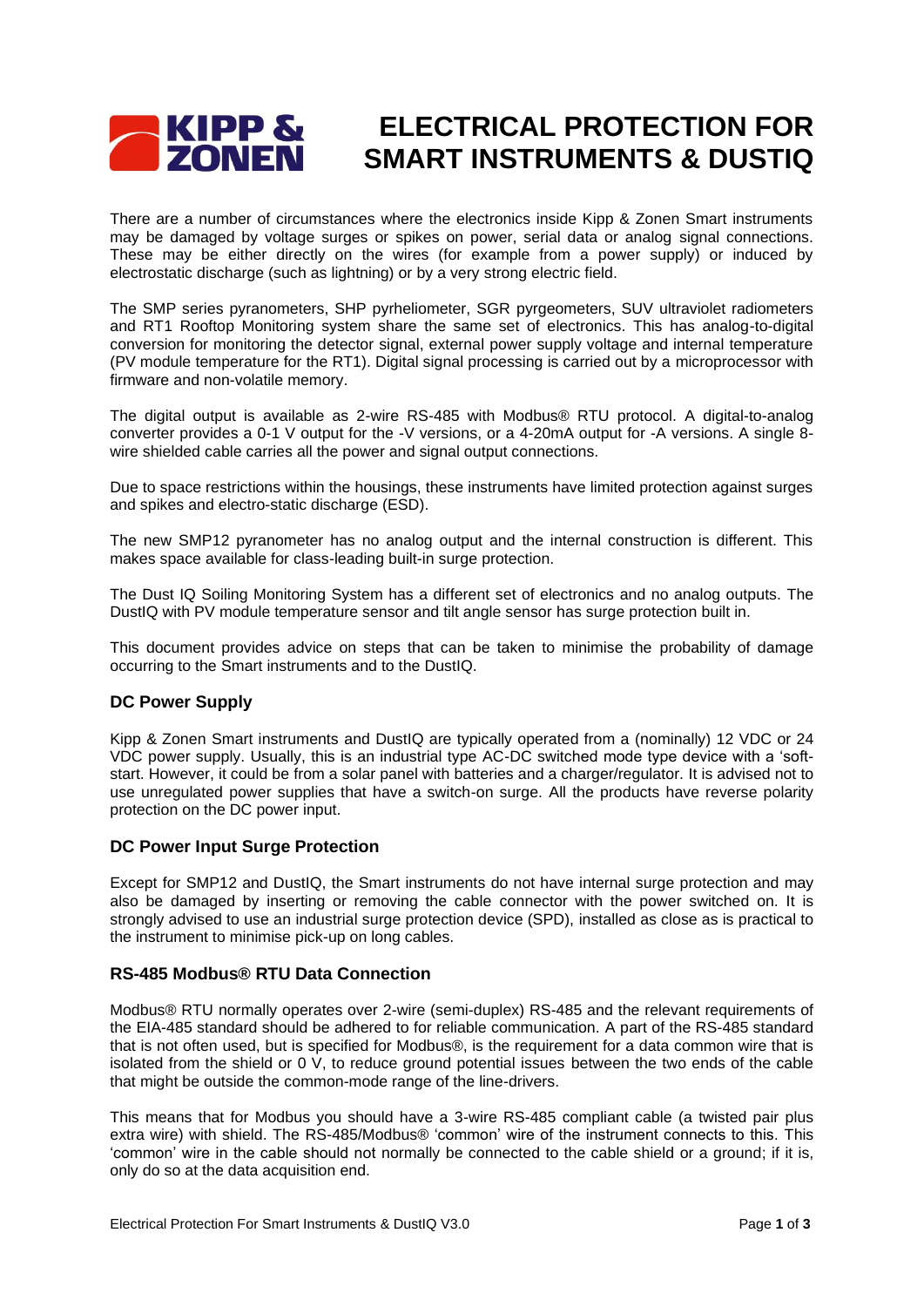RS-485 requires that a 120 Ohm termination resistor is fitted across the data lines at the data acquisition port, this I because the impedance of a twisted pair data cable is typically in the range of 100-150 Ohms.

Whether pull-up and pull-down bias resistors are required depends on the cable length and the bus topography (number of devices connected and in what layout) and the ideal resistor value depends upon the data line voltages. 470 Ohms or 680 Ohms are typically used. These resistors are connected between each data line and the RS-485 'common'. For more than about 50 m of cable, it is usually necessary to have the correct bias resistors at the data acquisition port end and a 120 Ohm termination resistor at the instrument.

With the correct configuration, as above, communication should work reliably at 19,200 baud up to 1000 m with one device connected. It might be necessary to lengthen the poll/response delay timeout limit at the data acquisition. If multiple devices (with different addresses, of course) are connected to one RS-485 data acquisition input settings depend upon the topography of the network (how the devices are connected) and it may be necessary to reduce the baud rate and increase the polling interval.

### **RS-485 Modbus® RTU Surge Protection**

SMP12 and DustIQ, with PV module temperature sensor and integrated tilt angle sensor, have surge protection built-in for both RS-485 lines, but they are not electrically isolated. The best protection is to provide an isolation module as close as is practical to the instrument.

The other Smart instruments have only common mode voltage protection for the line driver; up to 70 VDC. It may be damaged by accidentally applying power to the connections. It is strongly advised to use an industrial surge protection device (SPD), installed as close as is practical to the instrument. Ideally, this should be electrically isolated.

### **Analog Output**

The analog outputs of the Smart instruments only have short-circuit protection, accidentally applying power to the connections will damage the voltage or current output amplifier.

It is strongly advised to use an industrial surge protection device (SPD), installed as close as is practical to the instrument, ideally with electrical isolation.

### **Grounding**

ESD and surge protection depends upon a good earth/ground connection to conduct away the induced current. In many cases there is not a good connection through the instrument mounting as the aluminium housing parts are anodised. The cable shield is connected to the housing internally and this needs to be grounded close to the instrument. Note that shield is the thick black wire in the yellow instrument cable.

Ideally, the shield would be grounded through an earth spike close to the mounting point or field wiring junction box. This is also where any surge protection devices should be located and grounded. Do not also connect the shield at the data acquisition end.

If the shield is only connected at the data acquisition end, ensure that the connection point is a protective earth/ground and not a '0 V' or power supply '-' terminal.

Note: If there is a longer cable than needed it is better to shorten it (leaving a loop for water to drip off) than to coil it up. This will minimise electrical pick-up.